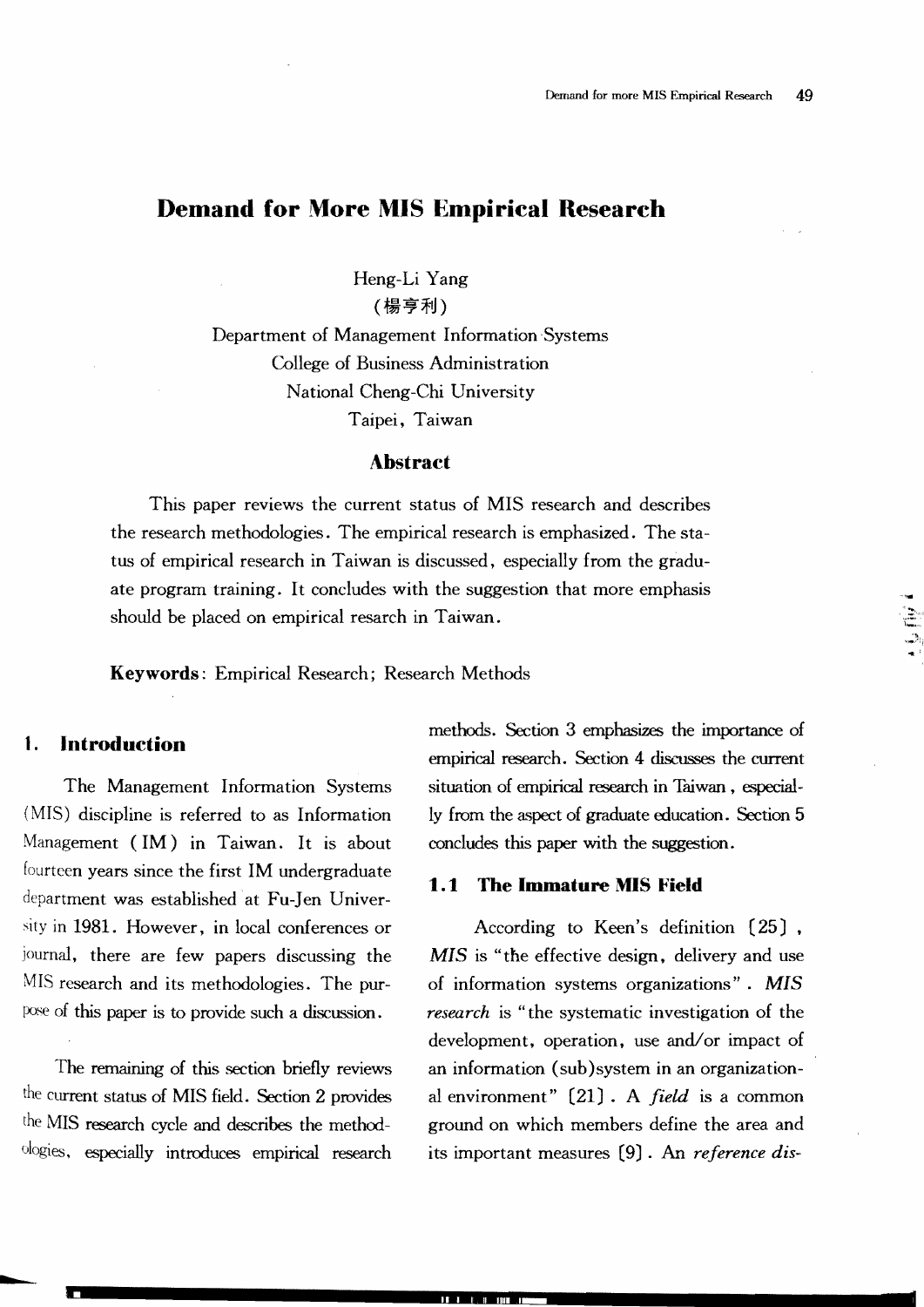## 50 資管評論 第五期 一九九五年十二月

cipline is an established field to which one looks to get an idea of what good MIS research would look like, if one could ever do it  $[25]$ . MIS has many reference disciplines: computer science, management science, management, organization behavior, political science, economics, accounting, etc. Mis field has been argued as a "fragmented adhocracy" (5) , criticized as no cumulative tradition and no theoretical base (25) . Even up to now, Cheon et al. (9) assess the changing maturity of the MIS field over the past 10 years and conclude that there is little indication of change in-maturity.

## **2. !\'lIS Research Methodologies**

According to Kolb et al. 's "learning cycle" (26) , learning might start with the experience of an event or stimulus - concrete experiences, which the individual then observes it and reflects upon in trying to make sense of it. This might lead to formation of abstract concepts and generalization, which testing in new situations creates new experiences that enable consequent reflection, observation, and ultimately new rules. This learning cycle describes how human beings learn and is similar to Straub's "scientific research cycle" (31) though the diagrammatic representations are different.

In Figure 1, the right hand side of the cycle corresponds to **exploratory research,** in which **induction** is applied to construct explanations and theories. It is a theory-building process and mainly relies upon qualitative, non-empirical methods. The left hand side of the cycle corresponds to confirmatory research,

in which deduction is applied to test theories  $s_0$ as to create new experiences or observations. It is a theory-testing and mainly relies upon quantitative, empirical methods.

 $\overline{\phantom{a}}$ 

In the literature, there are a number of papers discussing MIS research methodologies. e.g.,(1,2,7,8,9,12,19,20,21,23,24,28,29, 30,31,32,33,34,36) The MIS research can be classified to three categories in.Figure 2:

- 1. Modelling. A model is an abstraction of reality. Modelling is the process of creating the abstraction that preserves the essential properties of a complex system, but suppresses much speific details. A theoretical model includes (1) *a set of constructs*; (2) *the laws of interaction* of constructs; (3) *boundaries* within which the theory is expected to hold; (4) *system states;* (5) *propositions and hypothesis* (15) .
- 2. **Implementation.** In implementation, a prototype system is designed, constructed and used on the basis of the theoretical model.
- 3. **Empirical Studies.** In empirical studies, the unobservable, abstract concepts are operationalized into observable empirical measures; the data are gathered and analyzed in an attempt to verify the hypothesis. The purpose is to check the impact of the above constructed information system on a person, group, organization, and society.

The methods (such as thinking) of relating to modelling and implementation are hard to be described precisely and taught. However, there are some rigorous require-ments for conducting empirical studies.

.A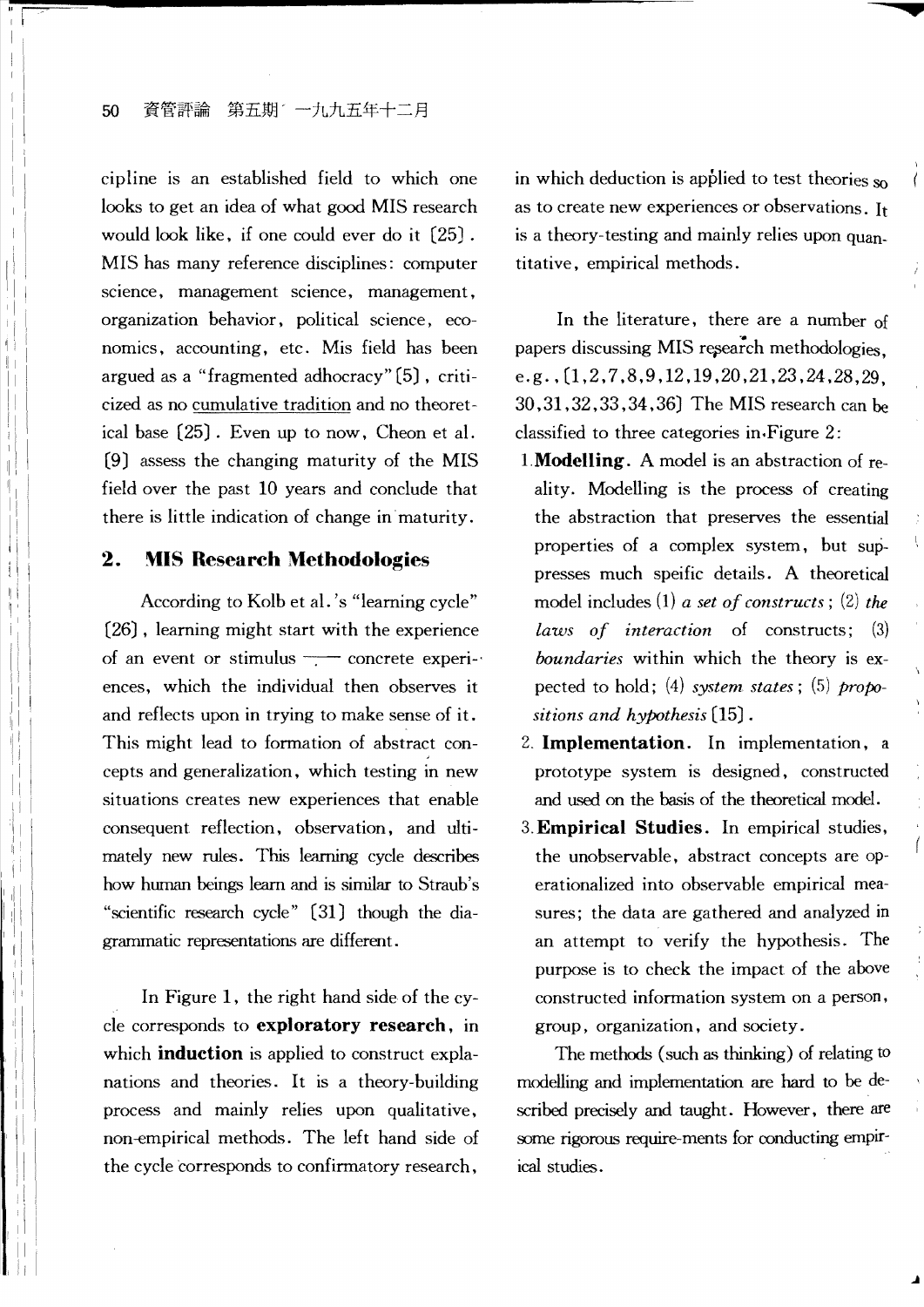$\frac{1}{2}$ 



Figure 3: Operationalizing Constructs

I ill.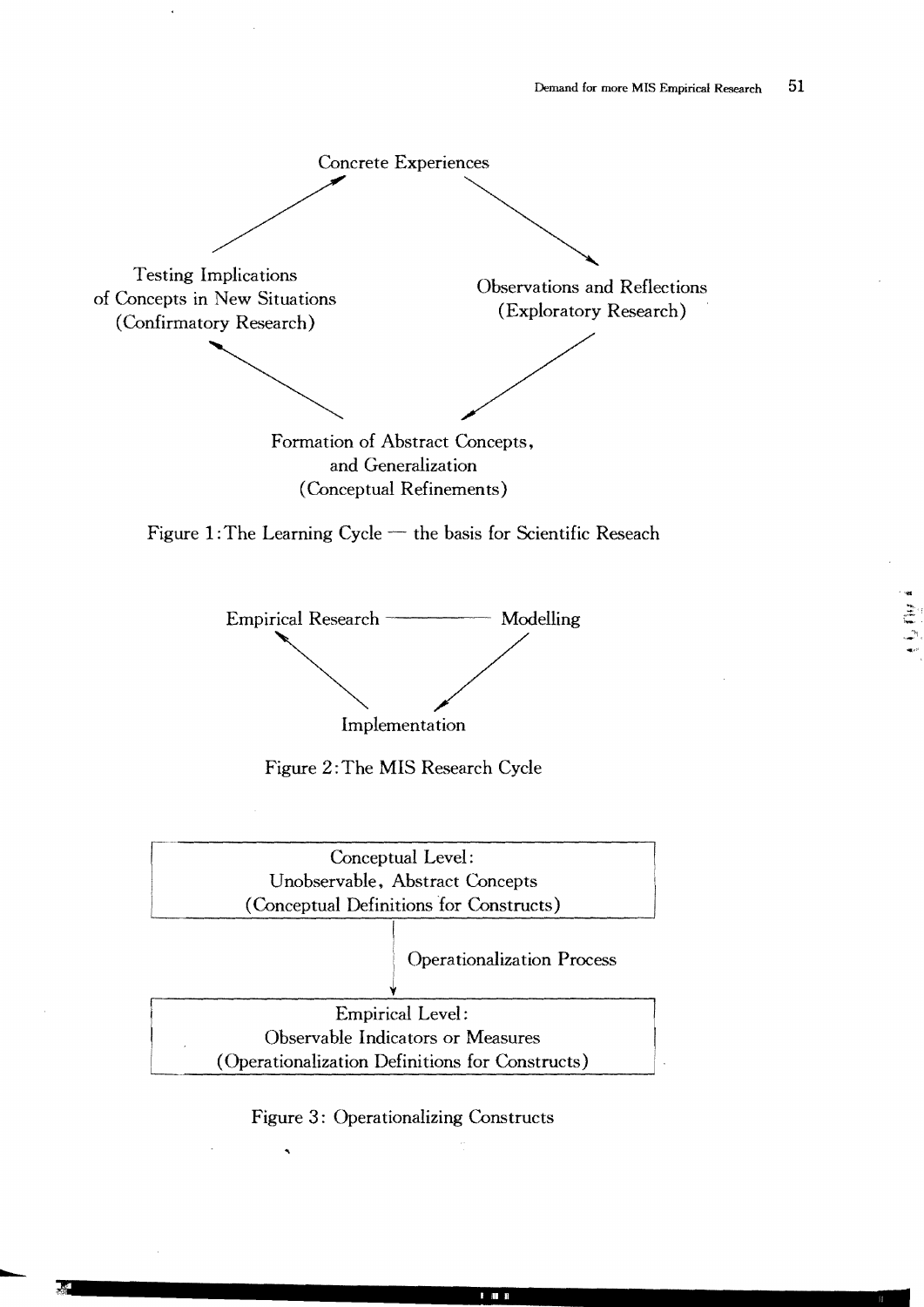#### 52 資管評論 第五期 一九九五年十二月

#### 2. **t Empirical Research**

An important stage in empirical studies is the *operationalization* process; that is, translation of abstract concepts into indicators or measures that enable observations to be made. How do we measure an abstract concept, such as, *User Information Satisfaction* (22J? It is important to have both conceptual definitions and operationalization definitions for each construct in empirical studies. The two key points are to define the constructs precisely in the conceptual level and to have validated instrument to measure them, as shown in Figure 3.

**Instrument Development** The instrument development is a sophisticated and iterative process. It starts with specifying domain of. constructs, generating sample of items, collecting data for pretesting, purifying measure, collecting new data for pilot testing, assessing reliability, assessing validity, and developing norms (10J.

**Reliability and Validity** *Reliability* refers to the degree to which observed scores are free from errors of measuremet. *Validity* refers to the appropriateness, meaningfulness, and usefulness of the specific inferences made from the measures (I4J. It refers to the usefulness of inferences drawn from test scores for a given purpose under a prescribed set of conditions (l1J. That is, in general, refers to the extent to which a claim or conclusion is based on sound logic (13J. A measure is *valid* when the differences in observed scores reflect true dif-

 $\vert \cdot \vert$ 

ferences on the characteristic one is attempting to measure and nothing else. A measure is *re liable* to the extent that independent but comparable measures of the same construct of a given object agree (10J.

Assume that:  $X<sub>o</sub>$  is the observed score;  $X_T$  is the truce score;  $X_s$  is the systematic sources of error; and  $X_R$  is the random sources of error. then  $X_0 = X_T + X_S + X_R$ If  $X_R = 0$ , the measure is reliable. If  $X_R = 0$ , the measure is reliable.<br>If both  $X_R = 0$  and  $X_S = 0$ , the measure is valid.

So, reliability is a necessary condition but not a suffcient condition fofor validity.

The *reliability coefficient* is mathematically defined as the ratio of true score variance to ob served score variance [11]. There are several types of reliability coefficients, such as *coeffi cient of consistency, coefficient of stability, coefficient of equivalence,* etc. (11,14J. There are also several types of validity, such as, content validity, criterion-related validity, construct validity, internal and external validi ty (4, 11, 14J.

**Empirical Research Methods** There are a number of empirical research strategies or methods. Based on the methods classified by  $[1, 9, 20, 30, 34]$ , we have the following.

**• Laboratory Experiment.** A laboratory experiment is taken place in a unnatural setting -laboratory, in which the experimentrer

--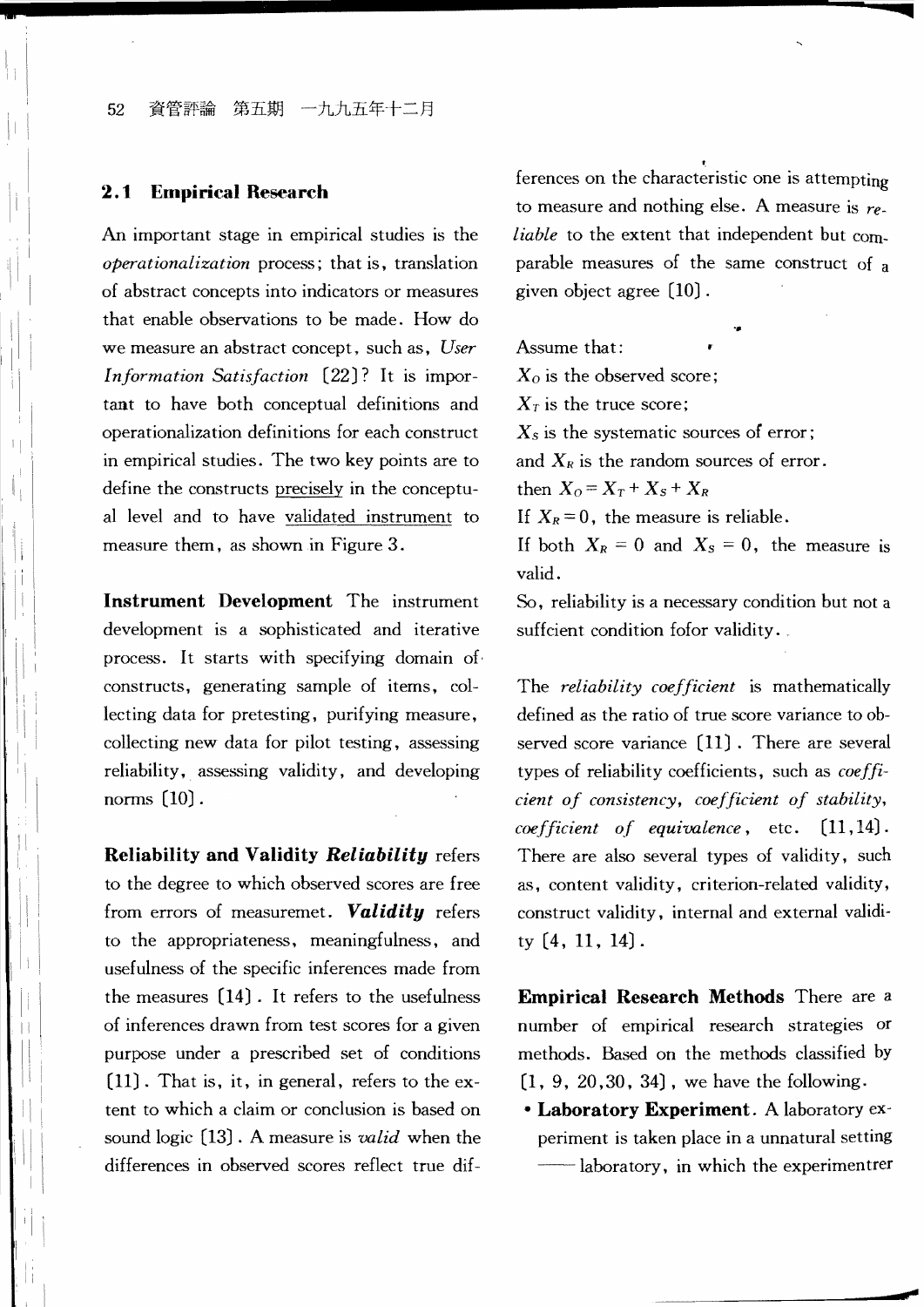has control over the assignment to groups, controls and manipulates independent variables and measures dependent variables.

.........

- Field Experiment. A field experiment is  $t$ aken place in a natural setting, in which the experimenter manipulates independent variables while exerting as much control as the situation permits over other, possibly confounding variables, and measures dependent variables.
- Field Study. A field study is ex post facto in nature. It is taken in a natural setting, in which no independent variables are manipulated while measuring dependent variables.
- Sample Survey. A sample survey is taken from a large sample in a natural setting. No manipulation can be done though influences of confounding variables are "controlled" statistically.
- Case Study. A case study examines a phenomenon in its natural setting, employing multiple methods of data collection to gather information from one or a few entities (people, groups, or organizations) [3]. The researcher may have little or no *priori* knowledge of what the variables of interest will be and how they will be measured.

There are other methods (4, 19. 24) • such as, simulation (a natural system and real-world-like events are replicated and depen-<br><sup>dent</sup> variables —— participants' behaviors are

...........

measured); action(participative) research (the researcher is a participant in the implementation of a system); longitudinal study (behaviour is measured at a number of prints in time during a finite period of tmie); and archival (document) research (primary or secondary documents are examined), etc.

The point is that no strategy is more appropriate than others for all research purposes. For example, case studies are useful in formulating hypotheses, not testing hypotheses; laboratory experiments are usful in maximizing internal validity, not external validity. The selection of research strategies should be guided by purpose of the research, resources available to the researcher, and other considerations (30) .

There are some data collection methods, such as interviews, questionnaires, and observation. which might be used concurrently in a selected research strategy.

 $\begin{bmatrix} 1 & 1 \\ 1 & 1 \\ 1 & 1 \end{bmatrix}$ 

## **3** The Importance of Empirical Research

The usage of research methods is one of evaluation criteria by which Cheon et al. (9) apply to assess the maturity of MIS field. 1 They claim that if MIS field could become more mature, research methods that explain phenomena through hypothesis testing would be applied more often than research methods that describe or construct phenomena. All the methods related to modelling and implement-ation are for describing phenomena — exploratory research. Besides, there are some empirical research methods, e.g., case study, for exploratory research.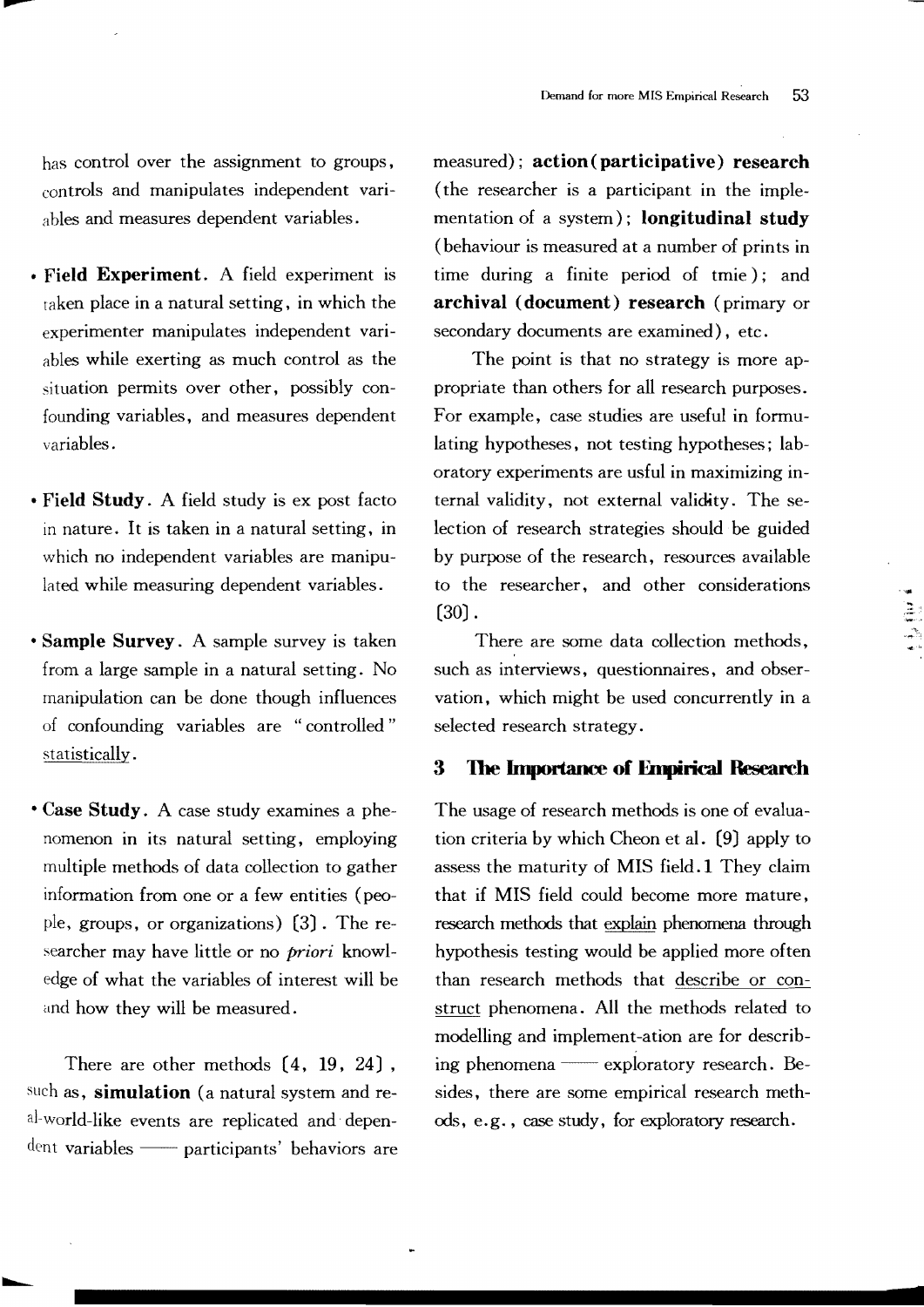Modelling and implementation research certainly have their value, especially for basic understanding of a phenomenon, creating a model to capture the real-world system properties and providing a prototype to show its feasibility. However, there are too many "frameworks" and "models", and too few "well-anchored theories" in the MIS field (35). Initial exploratory research should be followed by theory-building so as to contribute to the building of a cumulative research tradition. Immplementation, the design and construction of a system, might be useful and is also an "intrinsically satisfying experience" (35). However, Weber (35) wonder how much such work contribute to progress in the MIS field. He calls this as "the lure of design and construction" snd suggests that the implementation should be based on some theory of information systems that can be used to predict hte likely success of failure of a design, and these predictions can be tested empirically.

MIS research is the systematic investigation of the development, operation, use and/or impact of an information (sub)system in an organizational enviromnent. Keen (25) suggests "research-with-practice" -- the research should point towards practice. We need to apply empirical research methods to understand what real impact of the implemented system or proposed model on an individual, group, organization, inter-organizational environment, or society.

Though there is still very little change in maturity with respect to the criteria that used by Cheon et a1. (9), empirical research has increased in US, Canada and Europe. Hamilton and Ives (20) reported that MIS research published in journal articles during 1970-79 employed a surprisingly high  $(70.1\%)$  percentage of nonempirical research strategies. However, the percentage declined down to  $43\%$  during 1977-85 according to the survey by Farhoomand (16) . In addition, 17.6% of the empirical studies during 1970-79 adopted the laboratory experiment strategy (20); the ratio increased to 23.3% during 1980-89 (9).

# **4 Empirical Research in Taiwan**

In Taiwan, the local MIS journals are in their infancy. The *Information Management* published by *the Society of Information Management* just had its first issue. Though there was a high percentage of empirical research papers in the first issue (five out of seven), we cannot conclude that empirical research gains its deserved attention because the sample is still to few.

There are six graduate schools of information management (IM) in Taiwan  $-National Sun$  Yat-Sen University (NSYSU, established in 1989), Nationl Chiao-Tong University (NCTU, 1989) , Nationl Central University (NCU, 1991), Nation! Cherg-chi University (NCCU, 1992) , Tam-Kang University (1992), and Da-Yeh Institute of Technology (DYIT, 1993) though some graduate schools of management or business administration offer MIS major in their master programs. Three of universities (NSYSU, NCTU and NCU) have begun Ph.D. programs since Fall 1994. Others

**r**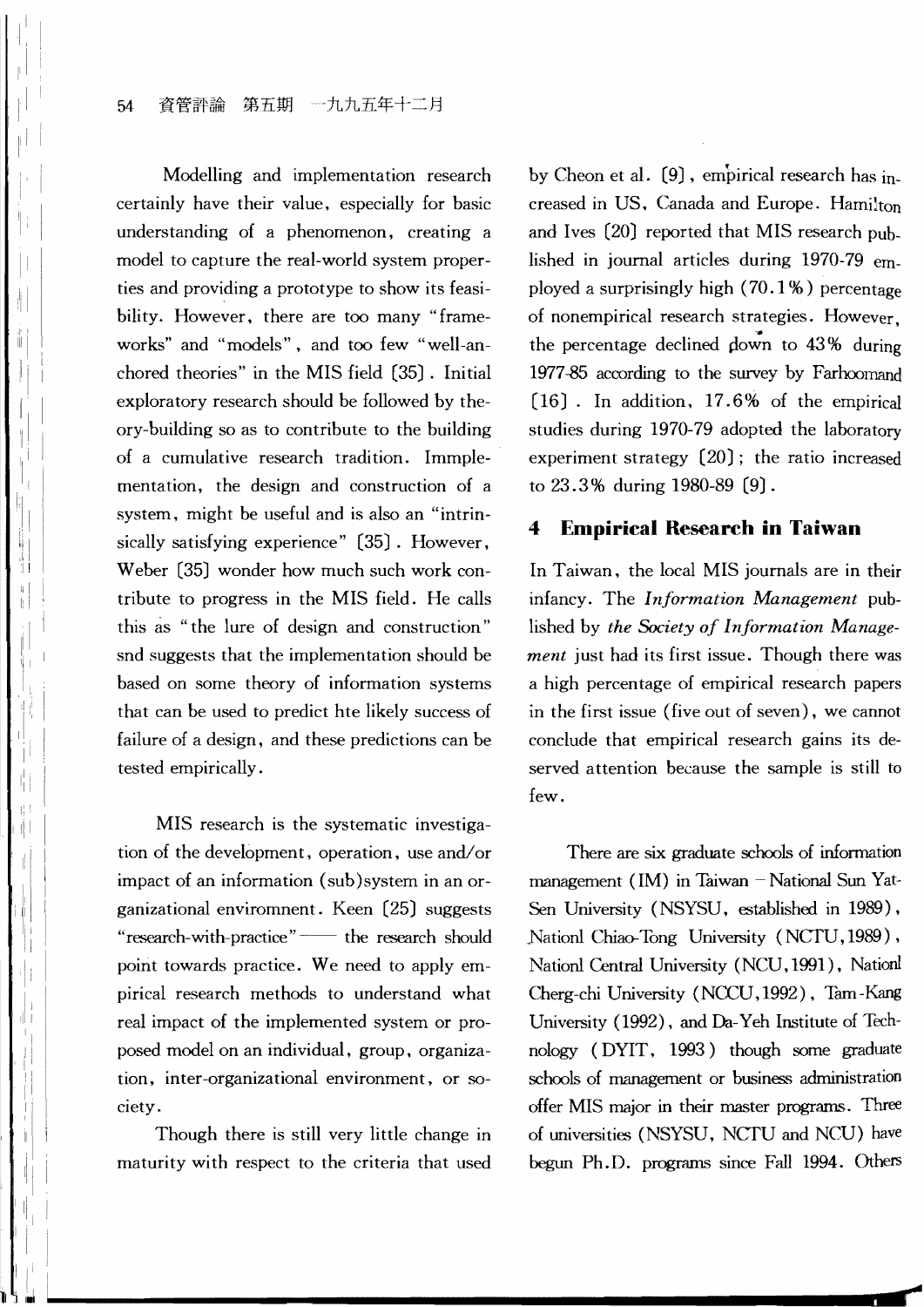only provide master programs.

In the following, the empirical research in Taiwan will first be observed from two phenomena in MIS graduate progaram. Then, papers published in annual *Conference on Information Management, Taiwan* will also be examined. The data about Taiwan are from this research and are based on the archives.

The Phenomenon  $1 \rightarrow$  the "Research Methods" Course In U. S. and Canada, MIS graduate programs offer master degree which is either MBA-oriented or MS-oriented (thesis required). A MS-oriented student is usually required to take the "Research Methods" course. The course contents of the "Research Methods" should include the following:

- To introduce the student the following
- Measurement Reliability
- Measurement Validity

...........

- Different Data Colleetion Methods
- <sup>~</sup>Different Research Strategies

• To give the student a preliminary training to write a research proposal and give criticisms on journal papers.

It is not a course in data analysis or statistics, so no particular expertise in statistics will be assumed, although familiarity with some statistical analysis techniques would be helpful.

Idally, it would be a two-semester course. The first semester covers the measurement theory, research strategies and data collection methods (and introduces some analysis teehniques if time permits). The second semester could cus on the training of research proposals and parper reviews. There would be some related courses. If we consider this "empirical research course" as the middle, its upper would be some discussions on all research methods (no matter what empirical or not) from several philosophiperspectives; its lower would be some advanced statistics or analysis courses.

Graduate education in Taiwan is more MS-oriented. However, currently only NCU,<br>
Tam-Kang University and DYIT have required<br>
their graduate students, to take "Bessent their graduate students to take "Research Methods" course (one semester). Others offer it as an elective course<sup>1</sup>.

The Phenomenon  $2 \longrightarrow$  the Master Theses The first graduates in NCTU and NSYSU were 1991, in NCU were 1993, and in NCCU and Tam-Kang University were 1994. DYIT has not had graduates yet. During the period between 1991 and 1994, there were 258 master theses. This research has reviewed their abstracts and the seetions of resarch methods. Also, the particular sections or chapters describing empirical studies (if any) were quickly browed through.

 $1$  NCCU first offered this course as an elective course in 1993, did not provide it in 1994, but will switch to treat It as a requisite course beginning in Fall 1995.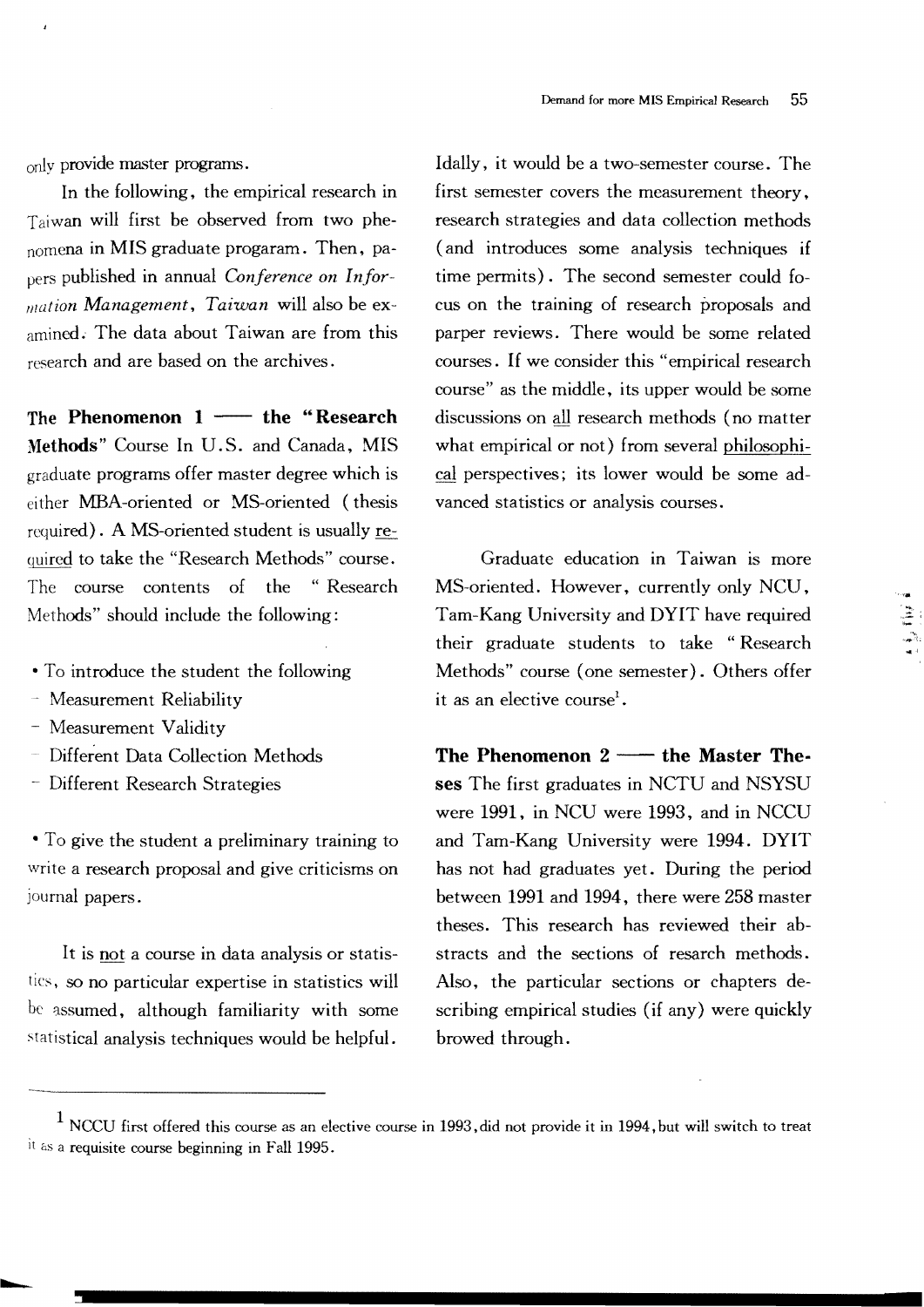As shown in Table 1, only 66 (about 25.58%) theses were related to empirical research. Others (about 74.42%) were related to modelling and implementation<sup>2</sup>.

Table 2 further classifies these 66 empirical master theses by research methods (strategies) and types.

I'

I I

,~

The classification of research methods is based on Section 2.1. However some atuhors in literature [20, 21, 34) do not distinguish ~'sample surveys" from "field studies". For comparison the table combines two categories. However, we should note that the key difference between sample surveys and feild studies is that in the typical field study the "sample" is not a random one, and the population to which generalizations might be made is left unspecified; while in the typical sample survey influences of compounding variables are controlled" statistically (30) . According to this strict distinction. all of those theses in column 4 of Table 2 are field studies, not sample surveys.

About research types, there are two choices in the literature: one is based on the keyword classification scheme of Barki, Rivard, and Talbot [6); the second is based on the framework of information system (IS) research framework presented by Ives, Hamilton, and Davis (21). For those reviews of MIS research in the literature, only one used the first choice

 $[1]$ ; others applied the second choice  $[9, 16]$  $20, 21$ . Therefore, the second choice are also adopted here for comparison.

A brief description of the Ives et al. framework of IS research is described Readers should check their paper (21) for details. It includes three groups of variables:

- 1. **Environmental Variables** include five classes of environmental variables: external, organizational, user, IS development, and IS operations.
- 2. **Information System Variables** include three classes of IS variables: IS content, presentation form, and time of representation.
- **3. Process Variables** includes three classes of variables: development, operation and use.

Based upon thexe three variable groups, five categories of IS research topics are derived:

**1. Type I:** involves variables within a variable group from any single of three groups: environmental. process, or IS. For example: testing hypothesis that data entered online *(IS* variable) will be more accurate *(IS* variable) than data entered of fline; or testing hypothesis that IS delivered within budget (development *process* variable) will be perceived by user as being of a higher quality (use *process* variable) than those that are above budget.

--

<sup>&</sup>lt;sup>2</sup> Among these 192 theses, six had short "empirical studies" sections at end of their theses. However, they just used very few artificial data to try their models. This paper does not count them as "empirical research".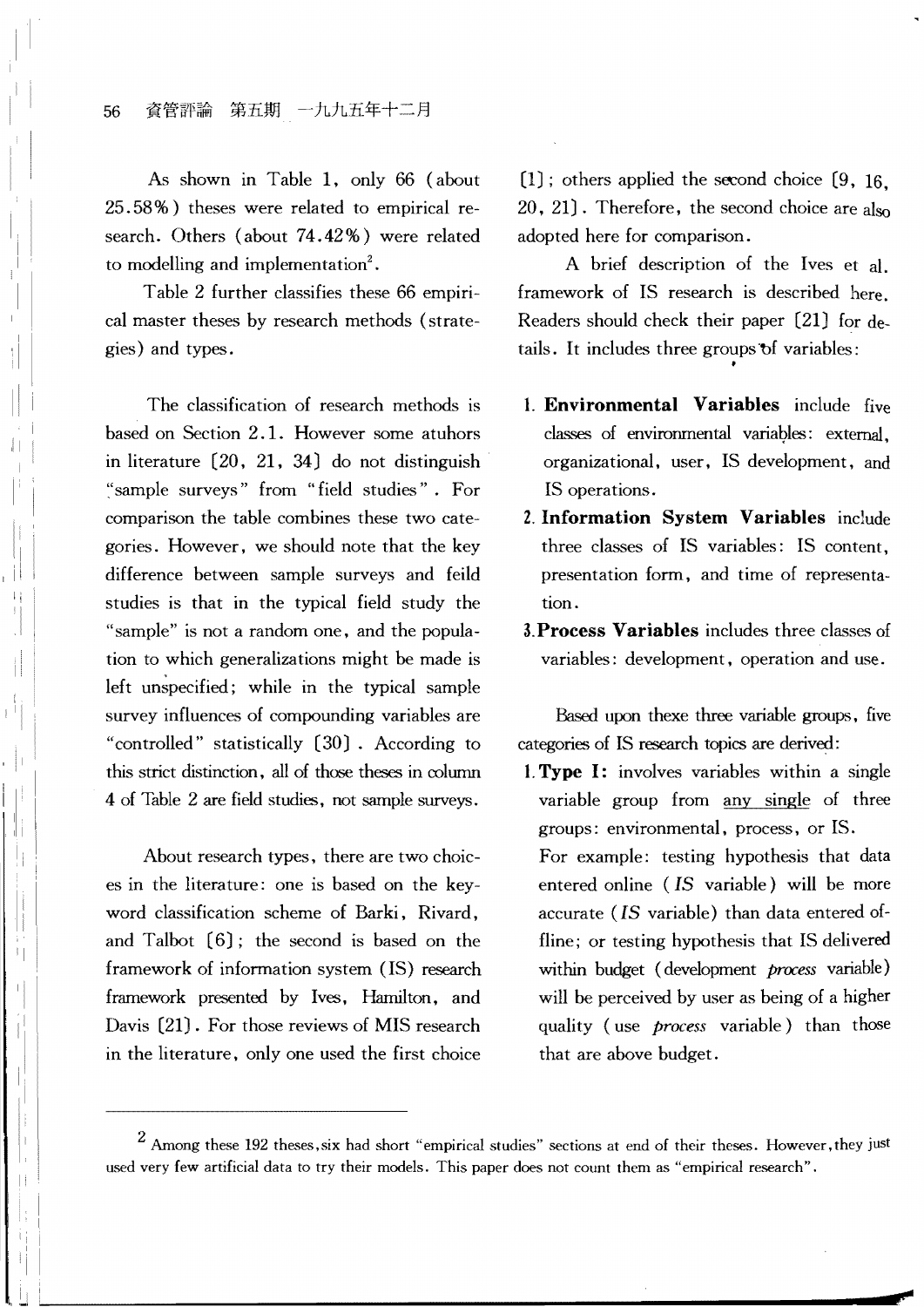| Modelling &<br>Implementation | Empirical<br><b>Studies</b> | Total |  |
|-------------------------------|-----------------------------|-------|--|
| 102                           | 66                          |       |  |
| 74. 42%                       | 25.58%                      | 100%  |  |

Table 1: MIS Master Research in Taiwan During 1991-94

|                                                                                  | Research Methods         |                     |                                             |                |                                             |                |         |
|----------------------------------------------------------------------------------|--------------------------|---------------------|---------------------------------------------|----------------|---------------------------------------------|----------------|---------|
| Recearch Types                                                                   | Laboratory<br>Experiment | Field<br>Experiment | Field<br>Study &<br>Sample<br><b>Survey</b> | Case<br>Study  | Archival<br>Research<br>(Secondary<br>Data) | Total          | Percent |
| Type I: A Single Variable<br>Group                                               | $\overline{2}$           | $\theta$            | 11                                          | 3              | 11                                          | 27             | 40.91%  |
| <b>Type II:</b> Relationship<br>between Environment &<br>Process Variable Groups | $\vert$ 1                | $\mathbf 0$         | 22                                          | 6              | $\theta$                                    | 29             | 43.94%  |
| <b>Type III: Relationship</b><br>between Process & IS<br>Variable Groups         | $\Omega$                 | $\theta$            | $\Omega$                                    | $\overline{2}$ | $\Omega$                                    | $\overline{2}$ | 3.03%   |
| <b>Type IV: Relationship</b><br>between Environment &<br>IS Variable Groups      | $\mathbf 1$              | $\mathbf 0$         | 1                                           | 1              | $\mathbf{0}$                                | 3              | 4.55%   |
| <b>Type V: Relationships</b><br>among all Groups of<br>Variables                 | 1                        | $\theta$            | 3                                           | 1              | $\mathbf 0$                                 | 5              | 7.57%   |
| Total                                                                            | 5                        | $\Omega$            | 37                                          | 13             | 11                                          | 66             |         |
| Percent                                                                          | 7.57%                    | 0%                  | 56.06%                                      | 19.70%         | 16.67%                                      |                | 100%    |

Note that among these 66 master theses:

having explicit hypotheses: 25

having pretest: 5

 $\frac{1}{l}$ 

 $\overline{1}$ 

İ

Ŋ

 $\bar{I}$  $\mathbf{r}$ 

ł,

Ý.

 $\frac{1}{3}$ j. having discussed reliability and validity: 14

having operationalization definitions for variables: 18

Note that among 13 master theses applying case studies, 5 were single-case studies.

Table 2: Empirical MIS Master Research in Taiwan During 1991-94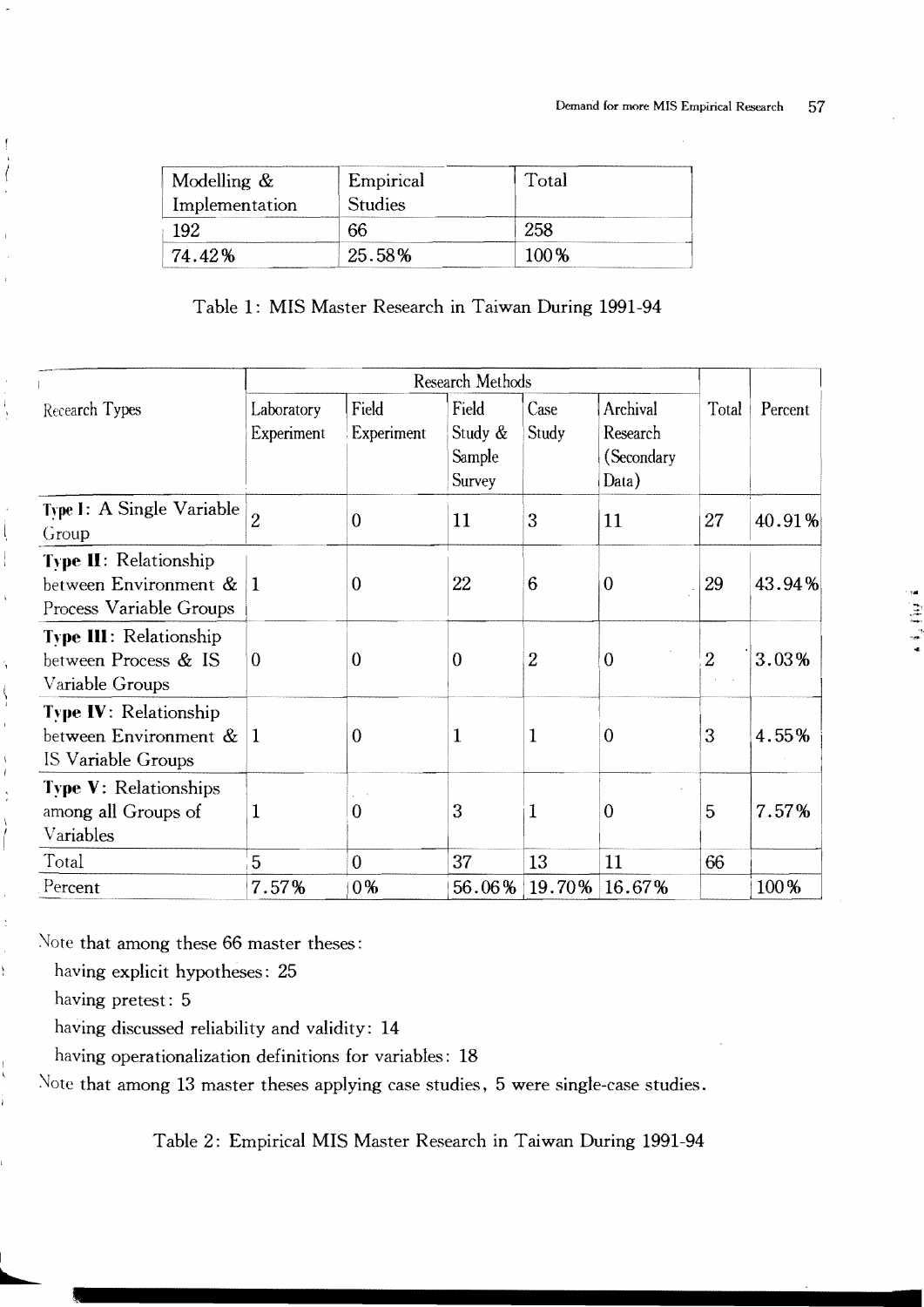#### 58 資管評論 第五期 一九九五年十二月

I I

 $\mathbb{I}$ 

II I: I I <sup>~</sup>I II

, I

 $\mathbf{I}$ 

II

 $\mathbf{I}$ i i II

> I'  $\vert \, \vert$ i I

il I

- 2. **Type II:** examines the influence of one or more variables from the *environmental* variables group on the *process* group measures. For example: testing hypothesis that organizations located in rural areas (external *environmental* variable) will incur signifcantly higher system operation cost (operation *process*  variable) than will their urban counterparts.
- 3. **Type III:** focuses on the influence of *IS*  variables on *process* variable measures. For example: testing hypothesis that an online IS *(IS* variable) will require more time to develop (development *process* variable) than an offline IS.
- 4. Type IV: examines the relationship between *environmental* variables and *IS* variables.

For example: testing hypothesis that organizations facing higher uncertainty in the marketplace (external *environmental* variable) will have a shorter reporting interval *(IS*  variable) .

**5. Type V:** examines relationships between variables from each of the three groups.

For example: testing hypothesis that there will be an interaction effect between the IS presentation model *(IS* variable) and user psychological type (user *environmental* variable) on decision quality (use *process* variable).

**Research Methods** As shown in Table 2, among these 66 theses, 37 (56.06 %) of them were field studies, 13 (19. 7 %) were case studies, 11 (16.67%) applied archival research (use secondary data to test their models), and only 5 (7.57%) took laboratory experiment

method. No one were field experiment. Comparing with the review during the period 1980 to 1989 reported by Cheon (9) (among 463 empirical articles they reviewed, 59.6% were field studies, 16.2 % were case studies, 23.3% were laboratory experiments, only 0.9% were field experiments), the distribution pattern were somewhat similar. However, our laboratory experiments were still too few, and the field experiments were lacking.

Among the 13 case studies,  $5(38.46\%)$ were single-case designs. As discussed by Benbasat et al. (3), multiple-case designs are desirable when the intent of the research is description, theory building, or theory testing. Multiple-case designs allow for cross-case analysis and the extension of theory.

The questionnaires as data collection method were the most common in those field studies or laboratory experiments. However, few took pre-tests in Taiwan. Only some gave operationalization definitions for construct variables. The reliability and validity issues of questionnaires were seldom addressed. That is, most of those instruments were not validated.

In addition, among those 66 theses, only 25 gave explicit hypotheses to test. Without hypotheses, the themes of theses would easily get lost. Unless their works were in exploratory or hypotheses generation stages, the contributions would be unclear.

**Research Types** As shown in Table 2,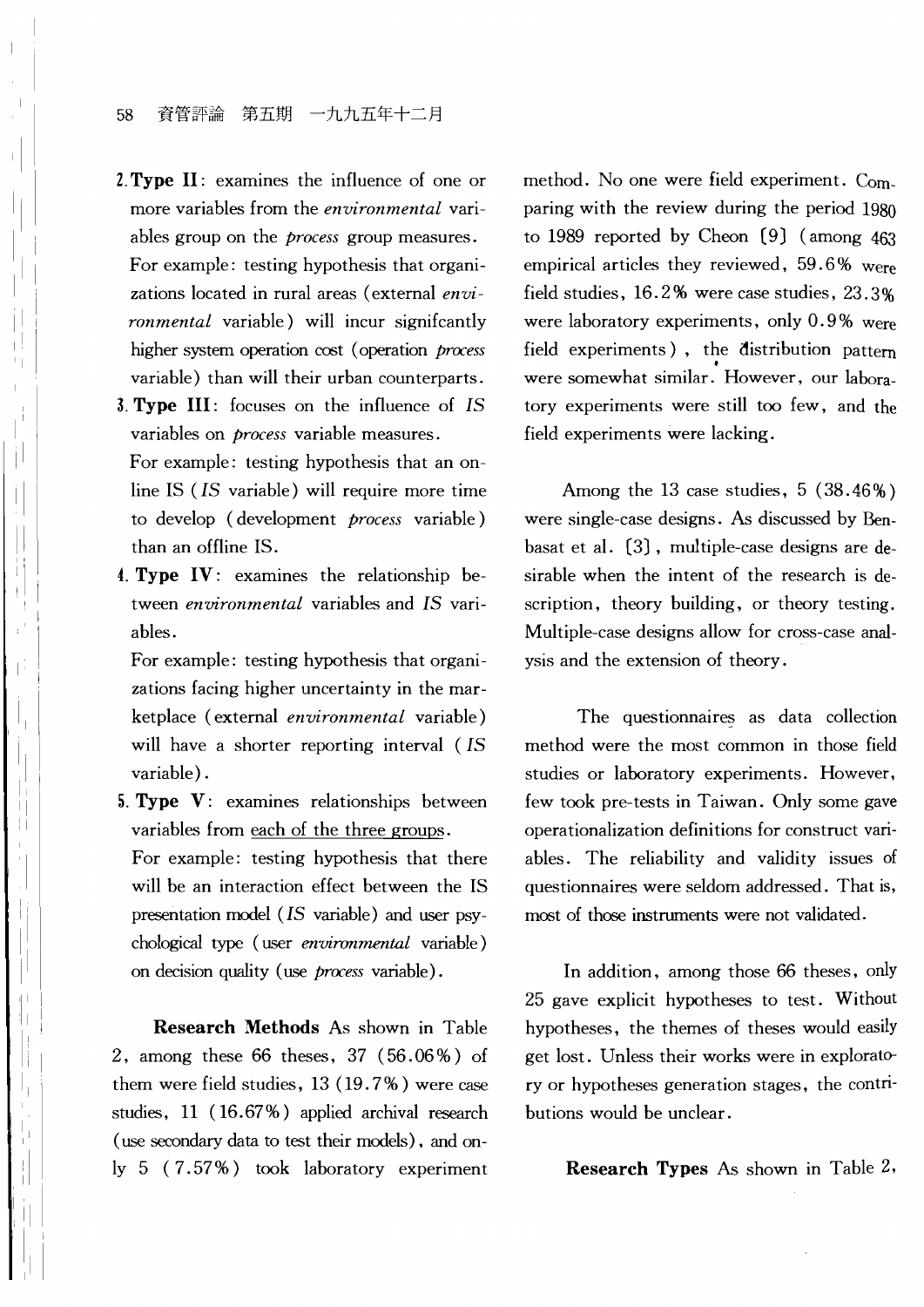research types I and II had most empirical  $_{\text{studies}}$ , other types (III, IV and V) were relatively less popular. The distribution pattern were similar to the review during the period 1980 to 1989 reported by Cheon [9] (among  $463$  empirical articles they reviewed, the per- $\epsilon$  centages of Type I, II, III, IV, and V were 52.1 %, 25.5%, 14.7%, 2.8%, and 5.2% , respectively).

 $\blacktriangledown$ 

 $\dot{\ell}$ 

 $\overline{\phantom{0}}$ 

 $\vec{l}$ 

 $\mathbf{r}$ 

Discussions for Few Empirical Studies There are several possible reasons for this thesis research phenomenon.

# • 1M in Taiwan is more computer science oriented.

As observed by Farn  $[17]$  in 1992, the faculty profiles for most of IM departments in Taiwan are quite imbalanced: most have very strong computer science, industrial engineering, and operation research mix, and lacking management background in general and MIS background in particular. Liang (27J also pointed out: graduate students in Taiwan are more knowledgeable in "information technology", but have much less sense in "business" or "management". This phenomena are owing to historical background, and in general have little changes even to date. As a result, some facuty members still only conduct purely computer science type of projects.

# • No appropriate research method training. As mentioned in the above phenomenon 1, t he research methods course has not been given much attention in Taiwan. As also mentioned in Section 2, there are some rig-

 $\overline{\phantom{a}}$  .

I

orous requirements for conducting empirical studies. Without appropriate training, 1M students would not know how to proceed empirical studies. In addition, there is a serious problem of lacking appropriate teachers. A high percentage of faculty members (even some graduating from MIS departments) might not know what contents the "research method" course should contain.

# • Empirical research might need much resoures.

To be a "quality research", an empirical study needs a sophisticated and iterative process to develop its instrument. In addition, no matter what kind of research methods are applied, the requirements of time and monetary resources on researchers cannot be avoided. In comparison, modelling or implementation in the Taiwanese master level might not require much personal resources or might apply the resources provided by universities.

• The linkage between academy and industry is weak.

An empirical research needs respondent's (or interviewee's) cooperations. It would be even better if the copperations come from industry -- field studies or even field experiments. However. in Taiwan, the links between 1M academics and practitioners are weak. Examples of business sponsoring research projects are few.

Papers in Annual Conference on Information Management, Taiwan To get some crosschecking, the papers in annual *Conference on Information Manegement, Taiwan8*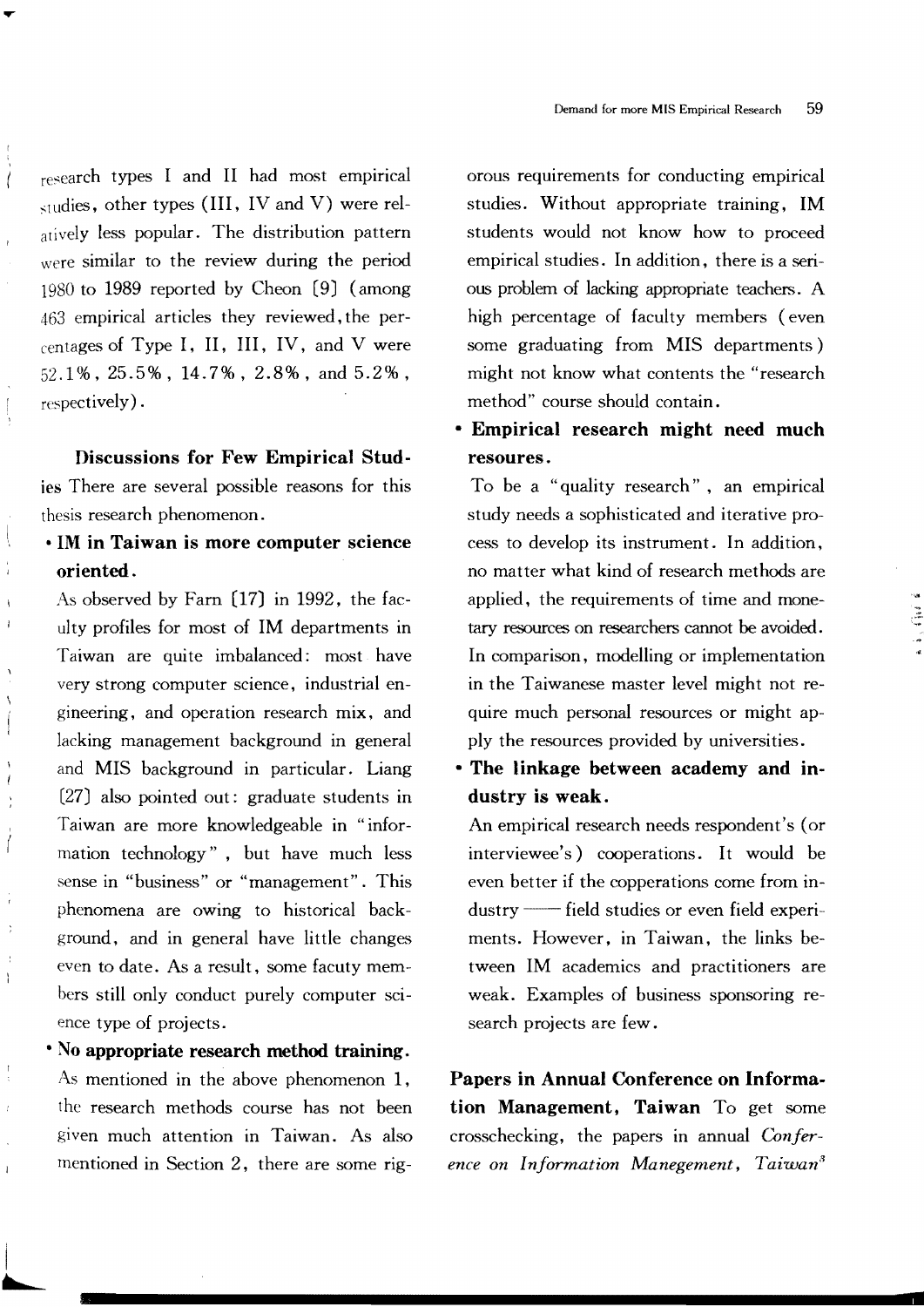l I

, I

'I

ļ.

I I I I I I I I I I I I I I I I I I Ii I

I',

ill I ! I I  $\mathbf{I}$ .1 . II II. ,I i

i,l

I I

l I l i Ii Ii,  $\mathbb{I}$ 

> Iii ~ I

are also examined here. However, we should note that (i) the different nature of journals and conferences (the paper acceptance rates and informality are much higher in conferences); ( ii ) one issue of the conference proceedings only had abstracts, not full papers, i.e., those 57 papers in the second conference (1991); (iii) some papers in conferences were in fact the results of previous master theses.

As shown in Table 3, only 35 (about 19.77%) theses were related to empirical research. This number is slightly lower than the ratio (25.58%) in master theses during the same period. Others (about 80.23 %) were related to modelling and implementation.

Similar to Table 2, Tables 4 also further classifies these 35 empirical papers by research methods and types. Comparing these two tables, we can find that the distribution patterns of the papers and master theses among research methods and types are quite similar.

## 5. **Conclusions and Suggestions**

MIS field is still immature. Greater emphasis should be placed on testing theories and constructing empirically based theories.

On the academical side, in order to contribute more to this field, we need more empirical research in Taiwan. On the practical side, we also need empirical research to understand

what and how the impact of information systems on organizations and society in Taiwan. The 1M graduate program *in Taiwan* should strengthen the "Research Methods" course training to teach students how to conduct empirical research and how to review other's papers on empirical studies. Academics in IM departments should recognize that they belong to business colleges, and research-with-practice is key to establish the 1M discipline features and to contribute MIS research. More research should be on the effectiveness, utility, and management aspects of information systems. There might be a need for faculty retraining and development programs. Alternatively, 1M departments might recruit more faculty members with management or MIS degree.

It is essential to consider the reliability and validity of an instrument. The instrument should be pre-tested, pilot tested, and validity. Without validated instruments, the results of empirical studies would not be convincing. Case studies are valuable, but a single case used for exploration may be better followed by a multiple-case study. Graduate students should be instructed to write down their hypotheses and figure out how to operationalize the constructs in empirical studies. Without these, the empirical studies would not be rigorous.

> **,... F** I

3 The conference were called *National Conference on Information Management* during 1990 (lst) to 1992 (4th) ,and called *International Conference on Information Management* sence 1993 (5th).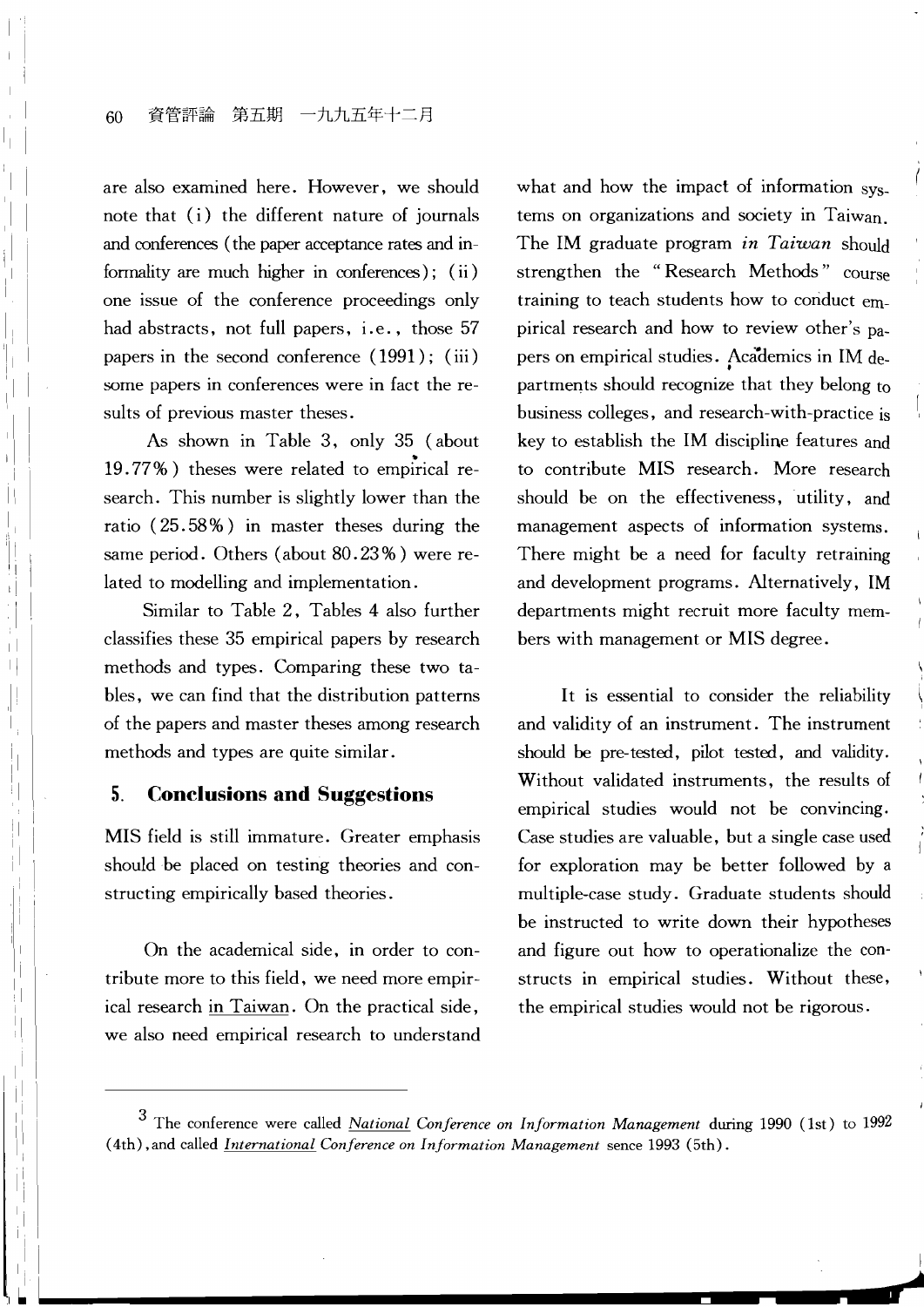.

| Modelling $&$         | Empirical<br><b>Studies</b> | Total |  |
|-----------------------|-----------------------------|-------|--|
| Implementation<br>142 | 35                          | 177   |  |
|                       | 19.77%                      | 1ሰ0%  |  |

3: MIS Papers Published in *Gmference on Information Management. Taiwan* During 1991-94

|                                                                                  | Research Methods                   |                      |                                             |                |                                             |                  |         |
|----------------------------------------------------------------------------------|------------------------------------|----------------------|---------------------------------------------|----------------|---------------------------------------------|------------------|---------|
| Recearch Types                                                                   | Laboratory<br>Experiment           | Field<br>Experiment  | Field<br>Study &<br>Sample<br><b>Survey</b> | Case<br>Study  | Archival<br>Research<br>(Secondary<br>Data) | Total            | Percent |
| Type I: A Single Variable<br>Group                                               | 4                                  | $\bf{0}$             | 12                                          | 2              | 5                                           | 23               | 65.71%  |
| <b>Type II:</b> Relationship<br>between Environment &<br>Process Variable Groups | 10                                 | $\theta$             | 9                                           | $\overline{2}$ | $\overline{0}$                              | 11               | 31.43%  |
| <b>Type III: Relationship</b><br>between Process & IS<br>Variable Groups         | $\theta$                           | 0                    | $\theta$                                    | 0              | $\theta$                                    | $2 -$            | $0\%$   |
| <b>Type IV: Relationship</b><br>between Environment &<br>IS Variable Groups      | $\Omega$                           | $\theta$             | $\theta$                                    | $\theta$       | $\theta$                                    | $\boldsymbol{2}$ | 0%      |
| <b>Type V: Relationships</b><br>among all Groups of<br>Variables                 | $\theta$                           | $\theta$             | 1                                           | $\theta$       | $\bf{0}$                                    | 1                | 2.86%   |
| Total<br>Percent                                                                 | $\overline{\mathcal{A}}$<br>11.43% | $\overline{0}$<br>0% | 22<br>62.86%                                | 4<br>$11.43\%$ | 5<br>14.28%                                 | 35               | 100%    |

Note that among these 35 papers:

6 only having their abstracts, not full papers in *Conference* 

8 also appeared in Table 2, i. e., were master theses

11 having explicit hypotheses

3 having pretest

~

-

 $6$  having discused reliability or (and) validity

3 having operationalization definitions for variables

Table 4: Empirical MIS Papers Published in *Conference on Information Management, Taiwan* During 1991-94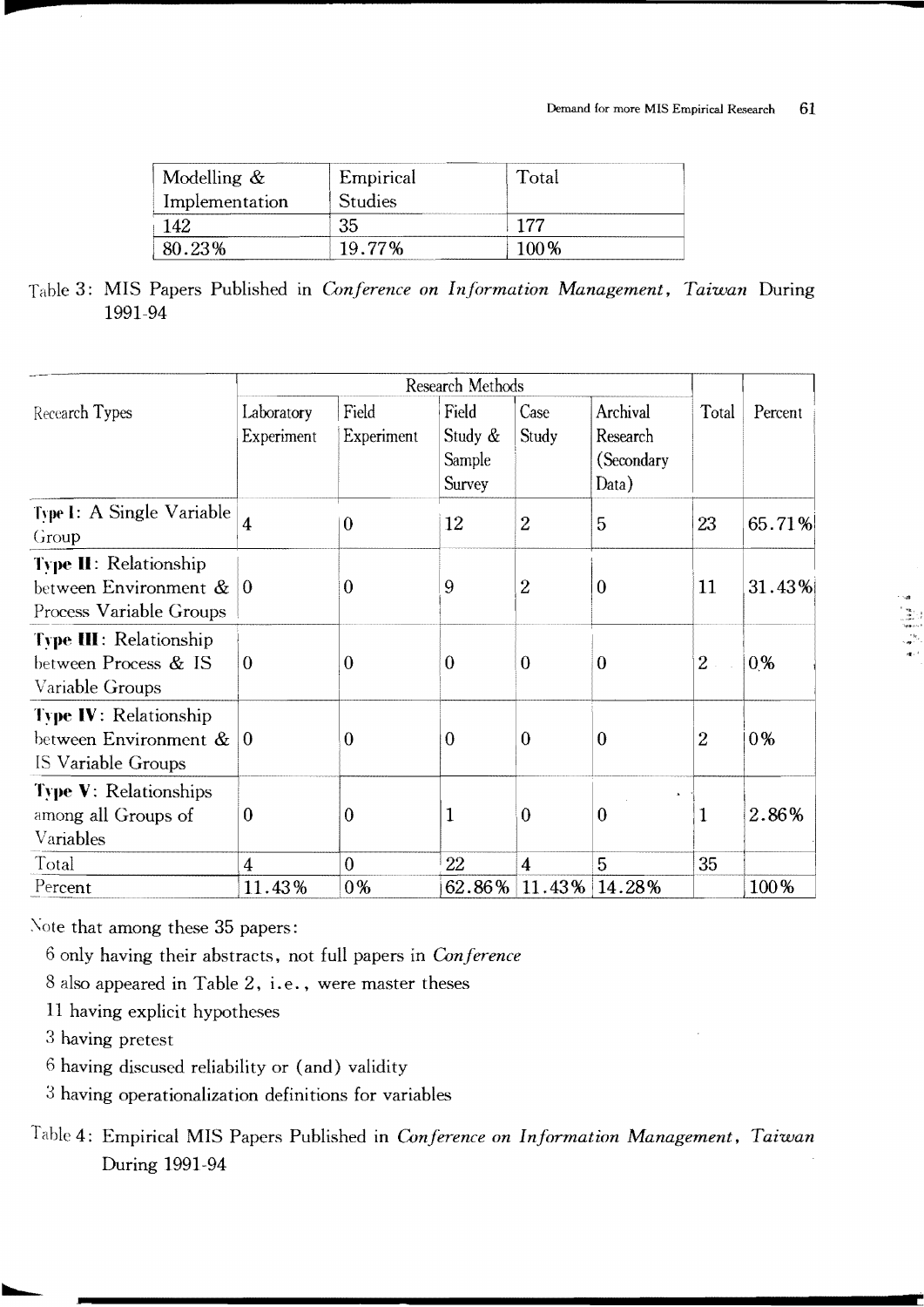62 資管評論 第五期 一九九五年十二月

It is recommended to try field experiments in Taiwan to test MIS theories in business organizations. However, it would need more cooperation from industries. It is also recommended to consider type III, IV research, and finally the most sophisticated Type V research.

## **References**

- (1) Alavi, M. and Carlson, P., "A Review of MIS Research and Disciplinary Development" , *Journal of Management Information Systems ,*  Vol. 8, No.4, Spring 1992, p. 45-62.
- (2) Antill, L., "Selection of a Research Method", in *Research Methods in Informatiion Systems*, edited by E. Mumford et al., North-Holland, Amsterdam, 1985, pp.203-215.
- (3) Benbasat, 1., Goldstein, D.K., and Mead, M., "The Case Research Strategy in Studies of Information Systems", *MIS Quarterly,* Vol. 11, No.3, September 1987, pp. 369-386.
- (4) Bailey, K.D., *Metlwds of Social Research,*  3rd edition, The Free Press, Macmillan, New York, 1987.
- (5) Banville, C. and Landry, M., "Can the Field of MIS be Disciplined?", *Gnnmunications of the ACM,* Vol. 32, No. 1, January 1989, pp.48-60.
- [6] Barki, H., Rivard, S., and Talbot, J., "An Information Systems Keyword Classification Scheme", *MIS Quarterly,* Vol. 34, No. 4, June 1988, pp. 299-322.
- (7) Boland, R.J .• "Phenomenology: A Preferred Approach to Research on Information Systems", in *Research Metlwds in Infarmation Systems,* edited by E. Mumford et al..

.<br>North-Holland, Amsterdam, 1985, <sub>pp.</sub> 193-201.

...........

- (8)Buckley, J.W. and Buckley, M.H., *Research Methodology* &3 *Business Decisions,*  National Association of Accounts Publication. New York. 1976.
- (9) Cheon, M. J., Grover, V., and Sabherwal, R., "The evolution of empirical research in IS  $\longrightarrow$  A study in IS maturity", *Information* &3 *Management,* Vol: 24, 1993. pp. 107-119.
- (10) Churchill, G.A., "A Paradigm for Developing Better Measures of Marketing Constructs", *Journal of Marketing Research*, Vol. XVI, February 1979, pp. 64-73.
- (11) Crocker, L., and Algina, J., *Introduction to Classical and Modern Test Theory,*  HRW, New York, 1986.
- (12)Culnan, M. and Seanson, E.B., "Research in Management Information Systems, 1980-1984: Points of Work and Reference", *MIS Quarterly,* September 1986, pp. 289-302.
- (13) Dane, F. C., *Research Metluxls,*  Brooks/Cole Publishing Co., Pacific Grove, 1990.
- (14) Dooley , D., Social *Research Methods,*  2nd edition, Prentice-Hall, Englewood Cliffs, 1984.
- (15) Dubin, R., "Theory Building in Applied Areas", in *Handbook of Industrial and Organizational Psychology,* edited by M.D. Dunnette, Rand McNally College Pub. Co., Chicago, Ill., pp. 17-39, 1976.
- (16) Farhoomand, A.F., "Scientific Progress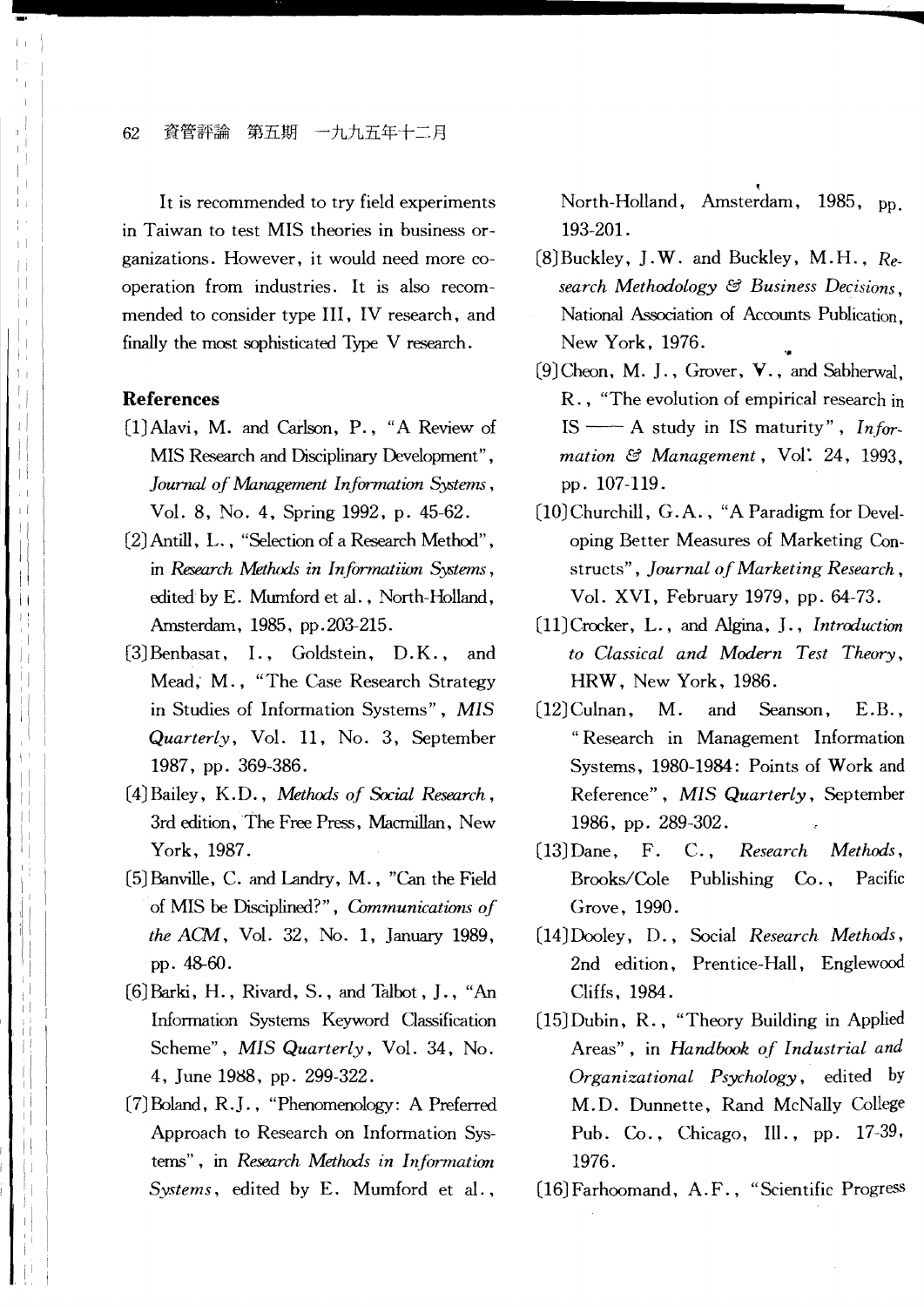of *Management* Information *Systems" , Data Base,* Summer 1987, pp. 48-56.

- $[17]$  Farn, C.-K., "The Status of MIS Education in Taiwan" .' *NACISPA Newsletter,* October 1992, pp. 1-4.
- [18] Fitzgerald, G., Hirschheim, R.A., Mumford, E., Wood-Harper, A.T.• "Information Systems Research Methodology: An Introduction to the Debate" , in *Research Methods in Information Sys terns,* edited by E. Mumford et al., North-Holland, Amsterdam, 1985. pp. 3-9.
- [19] Galliers, R.D., "In Search of a Paradigm for Information Systems Research", in *Research Methods in Information Sys tems*, edited by E. Mumford et al., North-Holland. Amsterdam. 1985. pp. 281-297.
- Hamilton. S.. and Ives. B.. "MIS Research Strategies". *Information* {:3 *Management,* Vol. 5. 1982. pp. 339-347.
- $[21]$  Ives, B., Hamilton, S., and Davis, G.B., "A Framework for Research in Computer-Based Management Information Systems", *Managernent Science,* Vol. 26. No.9, September 1980, pp. 910-934.
- $[22]$  Ives, B., Olson, M.H., and Baroudi, J. J., "The Measurement of User Information Satisfaction", *Communications of the*  ACM, Vol. 26, No. 10, October 1983, pp. 785-793.
- $[23]$ Jarvenpaa, S., Dickson, G.W., and DeSanctis, G., "Methodological Issues in Experimental IS Research: Experiences and Recommendation", *MIS Quarterly,*

June 1985, pp. 141-156.

- [24] Jenkins, M.A., "Research Methodologies and MIS Research", in *Research Methods in Information Systems, edited by E. Mumford* et al., North-Holland, Amsterdam, 1985. pp. 103-117.
- (25JKeen. P., "MIS Research: Reference Disciplines and a Cumulative Tradition" , *Proceedings of the Hrst International Conference on Information S:ystems,*  December 8-10, Philadelphia, PA, 1980, pp. 1-8.
- London, 1979.  $[26]$ Kolb, D.A., Rubin, I.M., and McIntyre, 1 . M.. *Organizational Psychology: An Experiential Approach.* Prentice Hall.
- (27J Liang. T. -P., "A Comparison of IS Education Between The United States and Taiwan". *NACISPA Newsletter.* October 1992. pp. 4-7.

:;"

- (28J Orlikowski, S.l. and Baroudi, 1.1., "Studying Information Technology in Organizations: Research Approaches and Assumptions", *Information Systems Research*, Vol. 2. No. 11, March 1991, pp. 3-14.
- (29JPinsonneault, A. and Kraemer. K., "Survey Research Methodology in Management Information Systems: An Assessment" , *Journal of Management Information Systems, Vol. 10, No. 2,* Fall 1993, pp. 75-105.
- (30JStone, E., *Research Methods in Organizational Behavior,*  Scott, Foresman and Company, 1978.
- (31JStraub, D.W., "Validating Instruments in MIS Research", *MIS Quarterly,* Vol.